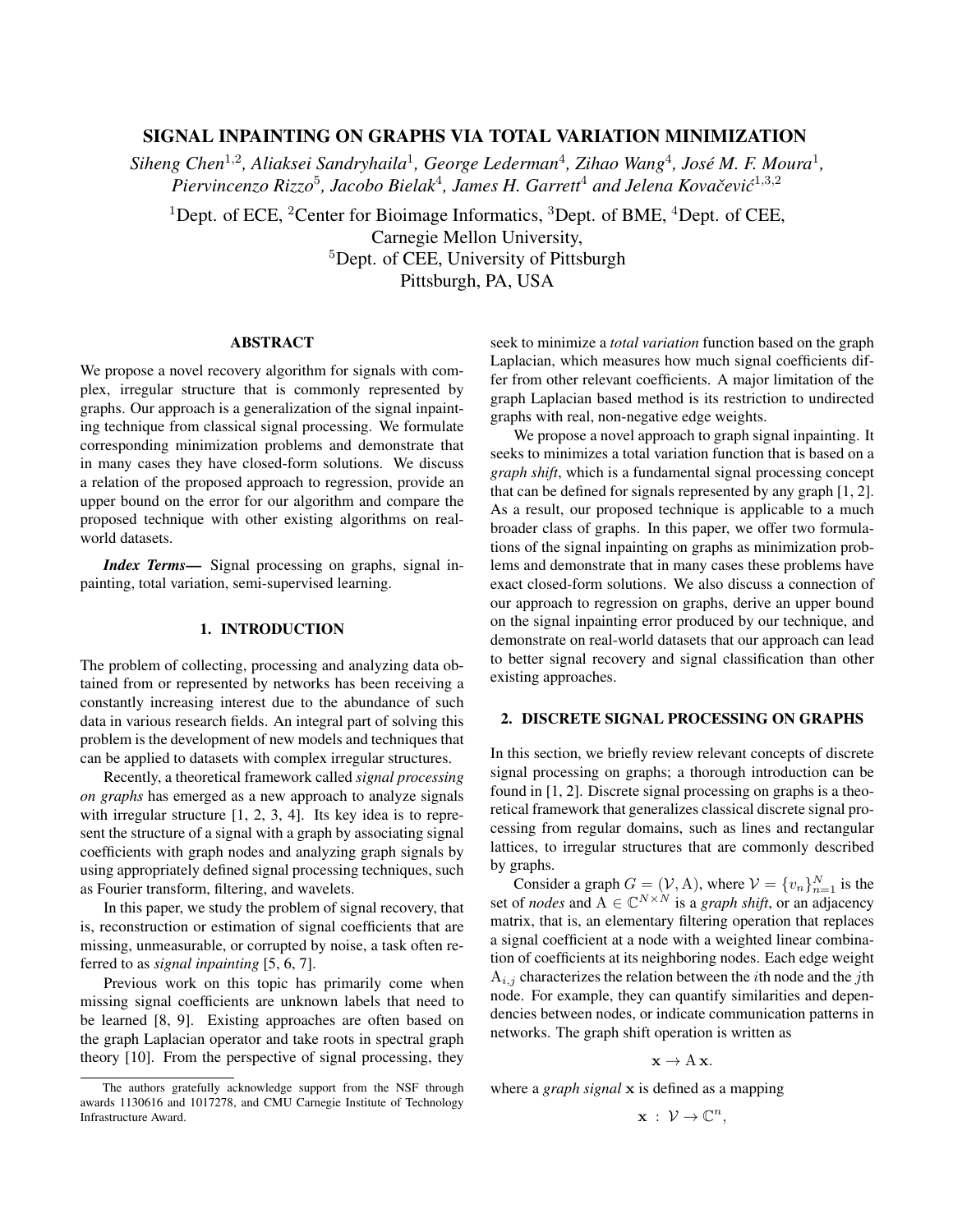that assigns a signal coefficient  $x_n \in \mathbb{C}$  to the graph node  $v_n$ .

Smoothness of graph signals is expressed by a *graph total variation* function

$$
TV_{A}(\mathbf{x}) = \left\| \mathbf{x} - \frac{1}{|\lambda_{max}(A)|} A \mathbf{x} \right\|_{1},
$$
 (1)

where  $\lambda_{max}(A)$  denote the eigenvalue of A with the largest magnitude. For notational simplicity, assume that graph shift A has been normalized to satisfy  $\lambda_{max}(A) = 1$ . Note that when the graph shift A is the cyclic permutation matrix, representing time-series signals, (1) follows the same definition in classical signal processing. We define the quadratic form of graph total variation as follow<sup>1</sup>:

$$
S_2(\mathbf{x}) = \frac{1}{2} ||\mathbf{x} - A\mathbf{x}||_2^2.
$$
 (2)

Since a quadratic form is easy for computation, we use (2) to measure the smoothness of a graph signal in this paper.

## 3. SIGNAL INPAINTING ON GRAPHS

Signal inpainting is a process of recovering missing or corrupted signal coefficients from a known part of the signal. In discrete-time signal processing, a signal, such as a time series or a digital image, is typically assumed to be smooth, and the missing part is recovered through regularization or lowpass filtering [5, 6, 7].

# 3.1. Problem formulation

The graph total variation (1) allows us to generalize the inpainting process from lines and rectangular lattices to arbitrary graphs. We work with graph signals of the form

$$
\mathbf{x} = \begin{bmatrix} \mathbf{x}_{\mathcal{M}} \\ \mathbf{x}_{\mathcal{U}} \end{bmatrix},\tag{3}
$$

where  $\mathbf{x}_{\mathcal{M}} \in \mathbb{C}^{M}$  is the known part of the signal and  $\mathbf{x}_{\mathcal{U}} \in$  $\mathbb{C}^{N-M}$  is the unknown part (without loss of generality, we assume that the known coefficients  $s_1, \ldots, s_M$  correspond to the first M graph nodes  $v_1, \ldots, v_M$ ; this arrangement can always be achieved by reordering nodes). Assuming that (3) is a smooth signal, that is, its variation is small, we recover the missing part  $x_U$  by solving the following minimization problem:

$$
\mathbf{x}^* = \underset{\mathbf{u} \in \mathbb{R}}{\operatorname{argmin}} \ \mathrm{S}_2(\widehat{\mathbf{x}}), \tag{4a}
$$

subject to 
$$
||\hat{\mathbf{x}}_{\mathcal{M}} - \mathbf{x}_{\mathcal{M}}||_2^2 \leq \epsilon^2.
$$
 (4b)

The condition (4b) controls how well the known part of the signal is preserved.

#### 3.2. Graph total variation regularization

Alternatively, the graph signal inpainting (4) can be formulated as an unconstrained problem,

$$
\mathbf{x}^* = \mathbf{argmin} \, ||\widehat{\mathbf{x}}_{\mathcal{M}} - \mathbf{x}_{\mathcal{M}}||_2^2 + \lambda \, S_2(\widehat{\mathbf{x}}), \tag{5}
$$

where the tuning parameter  $\lambda$  controls the trade-off between two parts of the objective function. Equation (5) is called as *graph total variation regularization* (GTVR). Small values of  $\lambda$  emphasize fitting the estimates to the known measurements more than the smoothness on the graph; large values of  $\lambda$  lead to smoother solutions of (5).

Note that (5) is a convex quadratic problem and has a closed-form solution. For many values of  $\epsilon$  in (4) we can find a corresponding value of  $\lambda$  for which (5) yields an equivalent solution.

We now derive a closed-form solution to  $(5)$ . For notational simplicity, assume that matrix A has been normalized to satisfy  $\lambda_{max}(A) = 1$ , so we can write the variation function  $(1)$  as

$$
S_2(\mathbf{x}) = ||\mathbf{x} - A \mathbf{x}||_2^2.
$$
  
=  $\mathbf{x}^H (\mathbf{I} - A)^H (\mathbf{I} - A) \mathbf{x},$   
=  $\mathbf{x}^H \tilde{A} \mathbf{x},$  (6)

where I is the identity matrix and  $\widetilde{A} = (I - A)^{H}(I - A)$ . The objective function in (5) is thus a linear combination of two quadratic functions of  $\hat{x}$ . The derivative of the objective function in  $(5)$  is:

$$
\frac{\partial}{\partial \hat{\mathbf{x}}} (||\hat{\mathbf{x}}_{\mathcal{M}} - \mathbf{x}_{\mathcal{M}}||_2^2 + \lambda S_2(\hat{\mathbf{x}}))
$$
\n
$$
= \frac{\partial}{\partial \hat{\mathbf{x}}} ((\hat{\mathbf{x}} - \mathbf{x})^H \begin{bmatrix} I_M & \mathbf{0} \\ \mathbf{0} & \mathbf{0} \end{bmatrix} (\hat{\mathbf{x}} - \mathbf{x}) + \lambda \hat{\mathbf{x}}^H \tilde{\mathbf{A}} \hat{\mathbf{x}})
$$
\n
$$
= 2 \begin{bmatrix} I_M & \mathbf{0} \\ \mathbf{0} & \mathbf{0} \end{bmatrix} (\hat{\mathbf{x}} - \mathbf{x}) + 2\lambda \tilde{\mathbf{A}} \hat{\mathbf{x}}.
$$
\n(7)

By setting (7) to zero, we then obtain the closed-form solution as follows:

$$
\mathbf{x}^* = \left( \begin{bmatrix} I_M & \mathbf{0} \\ \mathbf{0} & \mathbf{0} \end{bmatrix} + \lambda \widetilde{A} \right)^{-1} \begin{bmatrix} \mathbf{x}_M \\ \mathbf{0} \end{bmatrix} . \tag{8}
$$

# 3.3. Graph total variation minimization

When the known part of the signal needs to be preserved intact, we must solve (4) directly for  $\epsilon = 0$ ,

$$
\mathbf{x}^* = \underset{\mathbf{a}}{\mathbf{argmin}} \ \mathbf{S}_2(\widehat{\mathbf{x}}), \tag{9a}
$$

subject to 
$$
\hat{\mathbf{x}}_{\mathcal{M}} = \mathbf{x}_{\mathcal{M}}.
$$
 (9b)

Equation (9) is called as *graph total variation minimization*  $(GTVM)$ . By writing  $A$  in a block form as

$$
\widetilde{\mathbf{A}} = \begin{bmatrix} \widetilde{\mathbf{A}}_{\mathcal{M}\mathcal{M}} & \widetilde{\mathbf{A}}_{\mathcal{M}\mathcal{U}} \\ \widetilde{\mathbf{A}}_{\mathcal{U}\mathcal{M}} & \widetilde{\mathbf{A}}_{\mathcal{U}\mathcal{U}} \end{bmatrix},
$$
\n(10)

<sup>&</sup>lt;sup>1</sup>We omit the constant  $1/2$  in the following context, since the algorithms we consider in this paper do not affected by this factor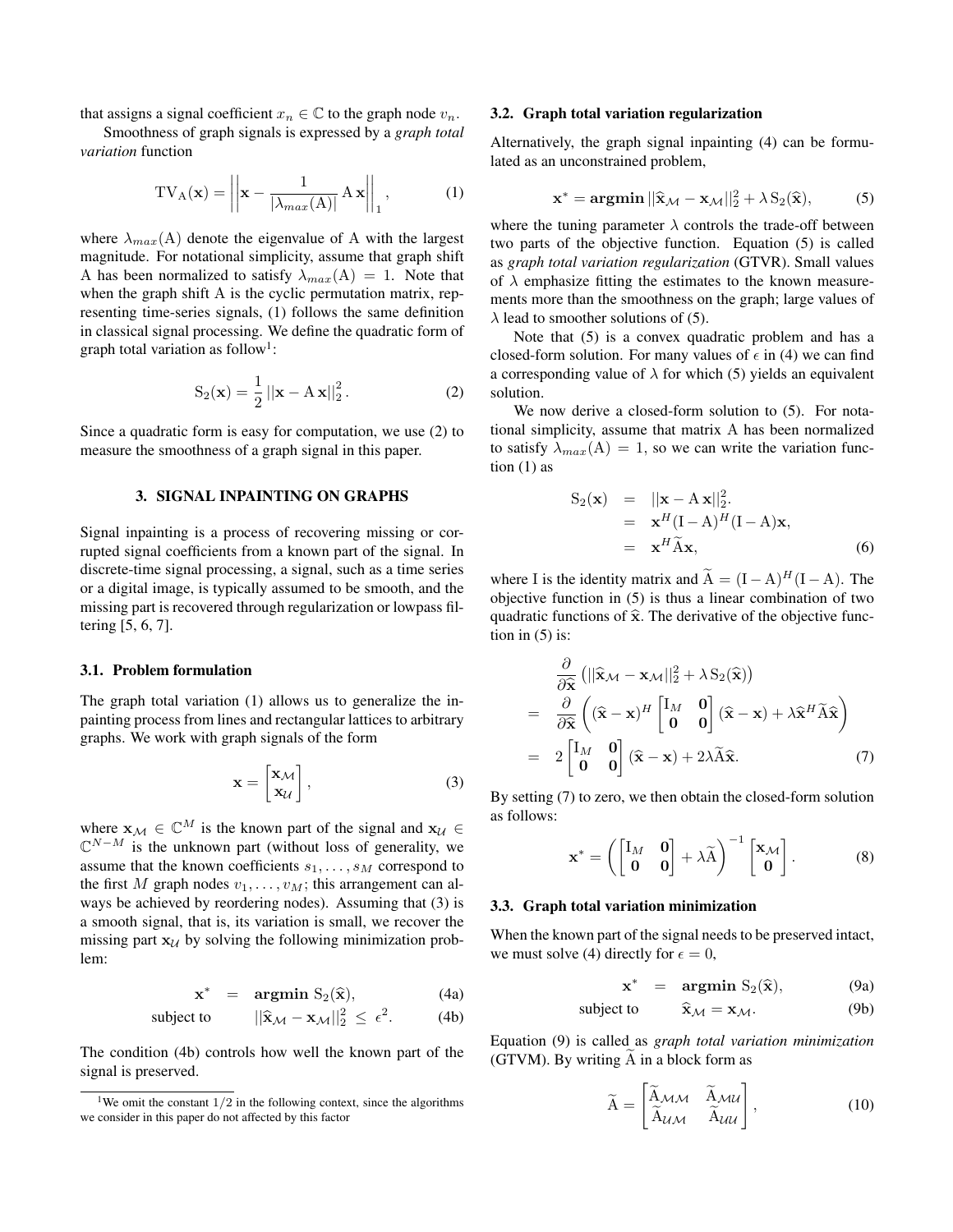we can rewrite the objective function in (9) as

$$
S_{2}(\hat{\mathbf{x}}) = \hat{\mathbf{x}}^{H} \tilde{\mathbf{A}} \hat{\mathbf{x}} \n= [\hat{\mathbf{x}}_{\mathcal{M}}^{H} \hat{\mathbf{x}}_{\mathcal{U}}^{H}] \begin{bmatrix} \tilde{\mathbf{A}}_{\mathcal{M}\mathcal{M}} & \tilde{\mathbf{A}}_{\mathcal{M}\mathcal{U}} \\ \tilde{\mathbf{A}}_{\mathcal{U}\mathcal{M}} & \tilde{\mathbf{A}}_{\mathcal{U}\mathcal{U}} \end{bmatrix} [\hat{\mathbf{x}}_{\mathcal{M}}^{H} \hat{\mathbf{x}}_{\mathcal{U}}^{H}] \n= \hat{\mathbf{x}}_{\mathcal{M}}^{H} \tilde{\mathbf{A}}_{\mathcal{M}\mathcal{M}} \hat{\mathbf{x}}_{\mathcal{M}} + \hat{\mathbf{x}}_{\mathcal{U}}^{H} \tilde{\mathbf{A}}_{\mathcal{U}\mathcal{M}} \hat{\mathbf{x}}_{\mathcal{M}} \qquad (11) \n+ \hat{\mathbf{x}}_{\mathcal{M}}^{H} \tilde{\mathbf{A}}_{\mathcal{M}\mathcal{U}} \hat{\mathbf{x}}_{\mathcal{U}} + \hat{\mathbf{x}}_{\mathcal{U}}^{H} \tilde{\mathbf{A}}_{\mathcal{U}\mathcal{U}} \hat{\mathbf{x}}_{\mathcal{U}}.
$$

Since  $\hat{\mathbf{x}}_{\mathcal{M}} = \mathbf{x}_{\mathcal{M}}$ , as specified by (9b), the minimum of the objective function (11) is found by setting its derivative to zero, which yields the closed-form solution

$$
\widehat{\mathbf{x}}_{\mathcal{U}} = -\widetilde{\mathbf{A}}_{\mathcal{U}\mathcal{U}}^{-1} \widetilde{\mathbf{A}}_{\mathcal{U}\mathcal{M}} \mathbf{x}_{\mathcal{M}}.
$$
 (12)

### 4. DISCUSSION

We now discuss several properties of our proposed signal inpainting algorithms.

### 4.1. Connection to Graph-based Regression

We can construct a graph to represent a dataset and a set of labels by associating each dataset element with a node and viewing labels as a signal on this graph. In this setting, graph signal inpainting becomes analogous to a *regression*, since it estimates a regression function that assigns a label to each node.

In general, the graph-based regression has the form [11, 9, 8]

$$
\mathbf{x}^* = \mathbf{argmin} \, ||\hat{\mathbf{x}}_{\mathcal{M}} - \mathbf{x}_{\mathcal{M}}||^2 + \lambda \hat{\mathbf{x}}^H \, \mathbf{G} \, \hat{\mathbf{x}}, \qquad (13)
$$

where G is a smoothing matrix that can be defined in different ways depending on the context. For instance, if G is the graph Laplacian matrix, then (13) solves Laplacian regularization [9]. If, in addition,  $\hat{\mathbf{x}}_{\mathcal{M}} = \mathbf{x}_{\mathcal{M}}$ , then the minimization (13) is based on the Laplacian harmonic functions [8]. Since our approach (5) uses the total variation defined by the graph shift, we use  $G = (I - A)^{H}(I - A)$  in (13).

# 4.2. Error Analysis

We now derive an upper bound on the estimation error of graph signal inpainting algorithm (4).

Let  $x^0$  be the *true* graph signal that we are trying to estimate by signal inpainting. Assume that  $S_2(\mathbf{x}^0) = \eta^2$  and  $\mathbf{x}^0$ satisfies (4b), so that  $||\mathbf{x}_{\mathcal{M}}^0 - \mathbf{x}_{\mathcal{M}}||_2^2 \leq \epsilon^2$ . Also, write A in a block form similarly to (10).

**Lemma 1.** *The estimation error*  $w = x^0 - x^*$  *of the signal inpainting algorithm* (4) *is bounded by the unmeasured part of the signal as*

$$
||\mathbf{w}||_2 \le \frac{q}{2}||\mathbf{w}_U||_2 + p|\epsilon| + |\eta|,\tag{14}
$$

*where*

$$
p = \left\| \begin{bmatrix} I_{\mathcal{M}\mathcal{M}} + A_{\mathcal{M}\mathcal{M}} \\ A_{\mathcal{U}\mathcal{M}} \end{bmatrix} \right\|_2, \quad q = \left\| \begin{bmatrix} A_{\mathcal{M}\mathcal{U}} \\ I_{\mathcal{U}\mathcal{U}} + A_{\mathcal{U}\mathcal{U}} \end{bmatrix} \right\|_2,
$$

*and*  $|| \cdot ||_2$  *for matrices denotes the spectral norm.* 

*Proof.* Since  $||\mathbf{w}_{\mathcal{M}}||_2 = ||\mathbf{x}_{\mathcal{M}}^0 - \mathbf{x}_{\mathcal{M}}^*||_2 \le ||\mathbf{x}_{\mathcal{M}}^0 - \mathbf{x}_{\mathcal{M}}||_2 +$  $||\mathbf{x}_{\mathcal{M}} - \mathbf{x}_{\mathcal{M}}^*||_2 = 2|\epsilon|$ , we obtain

$$
\begin{aligned} ||(\mathbf{I} + \mathbf{A})\mathbf{w}||_2 &= \left\| \begin{bmatrix} \mathbf{I}_{\mathcal{M}\mathcal{M}} + \mathbf{A}_{\mathcal{M}\mathcal{M}} & \mathbf{A}_{\mathcal{M}\mathcal{U}} \\ \mathbf{A}_{\mathcal{U}\mathcal{M}} & \mathbf{I}_{\mathcal{U}\mathcal{U}} + \mathbf{A}_{\mathcal{U}\mathcal{U}} \end{bmatrix} \begin{bmatrix} \mathbf{w}_{\mathcal{M}} \\ \mathbf{w}_{\mathcal{U}} \end{bmatrix} \right\|_2 \\ &\leq \left\| \begin{bmatrix} \mathbf{I}_{\mathcal{M}\mathcal{M}} + \mathbf{A}_{\mathcal{M}\mathcal{M}} \\ \mathbf{A}_{\mathcal{U}\mathcal{M}} \end{bmatrix} \right\|_2 \cdot ||\mathbf{w}_{\mathcal{M}}||_2 \\ &+ \left\| \begin{bmatrix} \mathbf{A}_{\mathcal{M}\mathcal{U}} \\ \mathbf{I}_{\mathcal{U}\mathcal{U}} + \mathbf{A}_{\mathcal{U}\mathcal{U}} \end{bmatrix} \right\|_2 \cdot ||\mathbf{w}_{\mathcal{U}}||_2 \\ &= p||\mathbf{w}_{\mathcal{M}}||_2 + q||\mathbf{w}_{\mathcal{U}}||_2 \\ &= 2p|\epsilon| + q||\mathbf{w}_{\mathcal{U}}||_2. \end{aligned}
$$

Since both  $\mathbf{x}^0$  and  $\mathbf{x}^*$  satisfy (4b), then  $S_2(\mathbf{x}^*) \leq S_2(\mathbf{x}^0)$ , and we obtain

$$
||(I-A)\mathbf{w}||_2 = ||(I-A)(\mathbf{x}^0 - \mathbf{x}^*)||_2
$$
  
\n
$$
\leq ||(I-A)\mathbf{x}^0||_2 + ||(I-A)\mathbf{x}^*||_2
$$
  
\n
$$
\leq 2||(I-A)\mathbf{x}^0||_2
$$
  
\n
$$
\leq 2|\eta|.
$$

Combining these inequalities, we get

$$
||\mathbf{w}||_2 = \left\| \frac{1}{2} (\mathbf{I} + \mathbf{A} + \mathbf{I} - \mathbf{A}) \mathbf{w} \right\|_2
$$
  
\n
$$
\leq \frac{1}{2} (||(\mathbf{I} + \mathbf{A}) \mathbf{w}||_2 + ||(\mathbf{I} - \mathbf{A}) \mathbf{w}||_2)
$$
  
\n
$$
\leq \frac{1}{2} (2p|\epsilon| + q ||\mathbf{w}_u||_2 + 2|\eta|),
$$
  
\n
$$
\text{vields (14).} \qquad \Box
$$

which yields (14).

**Theorem 1.** If  $q < 2$ , then the estimation error on the un*known part is bounded by*

$$
||\mathbf{w}_{\mathcal{U}}||_2 \leq \frac{2p|\epsilon| + 2|\eta|}{2 - q}.
$$
 (15)

*Proof.* Using Lemma 1, we have

$$
||\mathbf{w}_{\mathcal{U}}||_2 \leq ||\mathbf{w}||_2 \leq p|\epsilon| + \frac{q}{2}||\mathbf{w}_{\mathcal{U}}||_2 + |\eta|. \tag{16}
$$

By rearranging the terms in (16), we obtain (15).  $\Box$ 

The condition  $q < 2$  in Theorem 1 may not hold for some matrices. However, if A is symmetric, we have  $q \leq ||I + A||_2$  $\leq ||I||_2 + ||A||_2 = 2$ , since  $||A||_2 = 1$ . Also, note that the upper bound is related to the smoothness of the true graph signal and the noise level of the measured part. A central assumption of any inpainting technique is that the true signal  $x^0$  is smooth. If this assumption does not hold, then the upper bound is large and useless. When the noise level of the measured part is smaller, the measurements from the known part are closer to the true values, which leads to a smaller estimation error.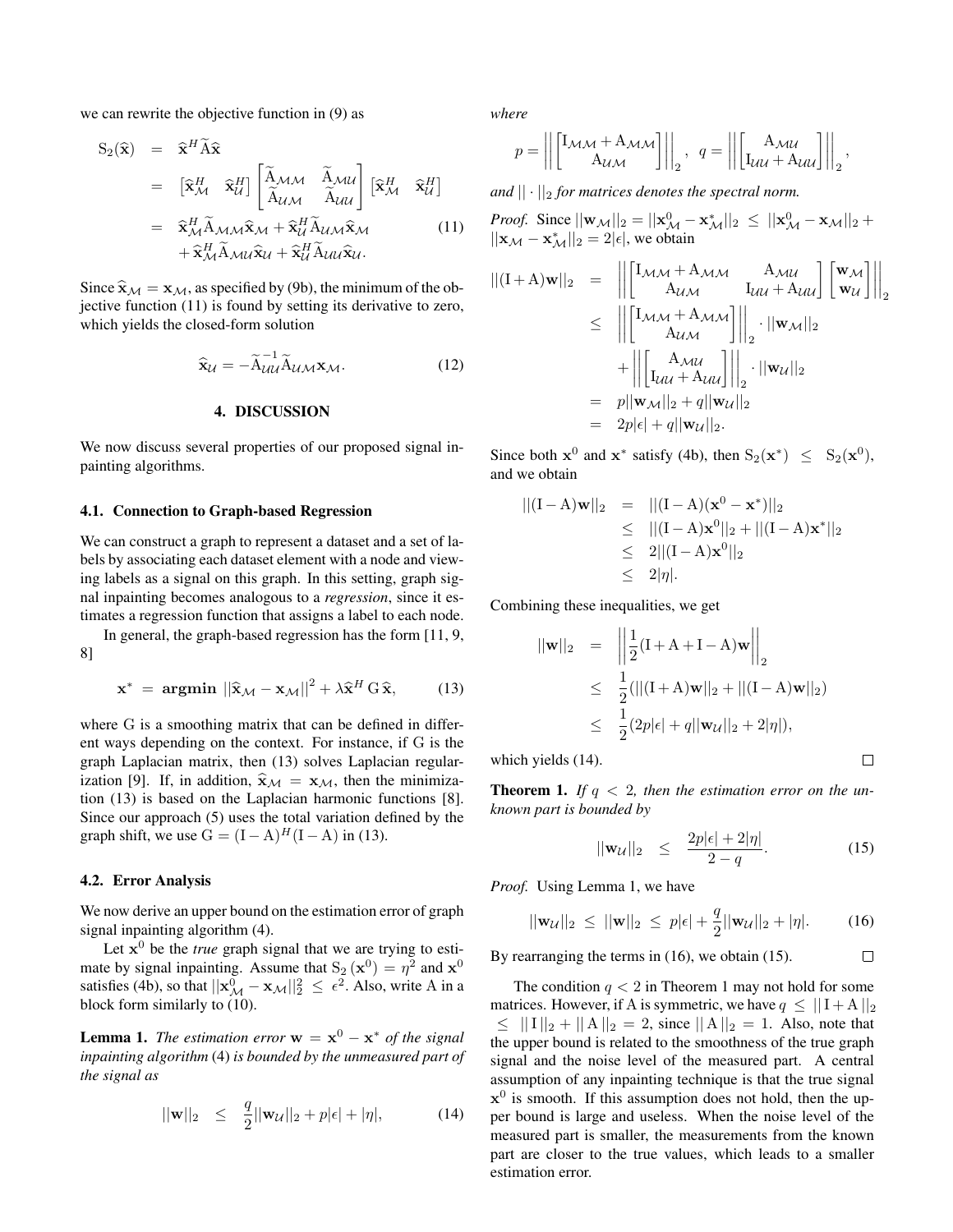| <b>Method</b> | <b>Ratio of known labels</b> |         |       |       |       |       |  |  |  |
|---------------|------------------------------|---------|-------|-------|-------|-------|--|--|--|
|               | $\lambda$                    | $0.5\%$ | $1\%$ | $2\%$ | $5\%$ | 10%   |  |  |  |
| <b>GTVM</b>   |                              | 80.25   | 94.76 | 95.18 | 95.28 | 95.20 |  |  |  |
| <b>GTVR</b>   | 0.01                         | 80.16   | 94.68 | 95.09 | 95.18 | 95.13 |  |  |  |
|               | 0.1                          | 79.99   | 94.47 | 95.11 | 95.19 | 95.15 |  |  |  |
|               | 1                            | 75.64   | 92.62 | 94.99 | 95.26 | 95.25 |  |  |  |
|               | 10                           | 61.68   | 68.13 | 89.02 | 95.15 | 95.43 |  |  |  |
|               | 100                          | 61.59   | 57.26 | 54.72 | 73.62 | 92.28 |  |  |  |
| HF            |                              | 51.58   | 53.15 | 60.75 | 86.05 | 94.68 |  |  |  |
| LapR          | 0.01                         | 51.47   | 53.48 | 60.79 | 85.90 | 94.62 |  |  |  |
|               | 0.1                          | 50.64   | 54.40 | 61.14 | 85.22 | 94.55 |  |  |  |
|               | 1                            | 50.25   | 56.49 | 60.50 | 79.29 | 93.94 |  |  |  |
|               | 10                           | 50.07   | 49.84 | 54.39 | 62.83 | 80.69 |  |  |  |
|               | 100                          | 51.29   | 49.74 | 50.16 | 52.04 | 55.95 |  |  |  |
| AGF           |                              | 84.81   | 88.36 | 94.08 | 95.00 | 95.10 |  |  |  |

Table 1: Accuracy of political blog classification.

| <b>Method</b> | <b>Ratio of known masses</b> |         |       |       |       |      |  |  |  |
|---------------|------------------------------|---------|-------|-------|-------|------|--|--|--|
|               | λ                            | $0.5\%$ | $1\%$ | $2\%$ | $5\%$ | 10%  |  |  |  |
| <b>GTVM</b>   |                              | 20.18   | 9.67  | 5.29  | 3.93  | 3.54 |  |  |  |
| <b>GTVR</b>   | 0.01                         | 14.71   | 9.28  | 4.92  | 3.88  | 3.52 |  |  |  |
|               | 0.1                          | 12.89   | 8.97  | 4.95  | 3.92  | 3.49 |  |  |  |
|               | 1                            | 10.12   | 9.11  | 5.14  | 3.58  | 3.24 |  |  |  |
|               | 10                           | 8.84    | 10.49 | 4.12  | 3.08  | 2.84 |  |  |  |
|               | 100                          | 15.70   | 7.13  | 3.80  | 3.00  | 2.80 |  |  |  |
| HF            |                              | 38.66   | 19.44 | 5.29  | 3.31  | 2.9  |  |  |  |
| LapR          | 0.01                         | 38.75   | 19.49 | 5.30  | 3.32  | 2.9  |  |  |  |
|               | 0.1                          | 39.52   | 19.99 | 5.42  | 3.34  | 2.9  |  |  |  |
|               | 1                            | 46.29   | 24.78 | 6.83  | 3.65  | 2.95 |  |  |  |
|               | 10                           | 74.38   | 52.64 | 22.90 | 9.44  | 5.13 |  |  |  |
|               | 100                          | 96.32   | 85.43 | 66.84 | 47.86 | 32.1 |  |  |  |

Table 2: The mean square error for the bridge condition identification.

# 5. EXPERIMENTS

We now apply the proposed algorithm to the classification of online blogs and to the bridge condition identification for indirect bridge structural health monitoring. We compare the proposed algorithm with Laplacian regularization (LapR) and harmonic functions (HF) discussed in Section 4.1. In classification of online blogs, we also compare the proposed algorithm with adaptive graph filtering (AGF) [12, 13], which is a semi-supervised classifier that combines the decisions from multiple graph filters using a semi-supervised weighting function.

#### 5.1. Classification of online blogs

We consider the problem of classifying  $N = 1224$  online political blogs as either conservative or liberal [14]. We represent conservative labels as  $+1$  and liberal ones as  $-1$ .

The blogs are represented by a graph in which nodes represent blogs, and directed graph edges correspond to hyperlink references between blogs. For a node  $v_n$  its outgoing edges have weights  $1/\deg(v_n)$ , where  $\deg(v_n)$  is the out-degree of  $v_n$  (the number of outgoing edges). We randomly labeled 0.5%, 1%, 2%, 5% and 10% of blogs and applied the inpainting algorithms to estimate the labels for remaining nodes. Estimated labels were thresholded around zero, so that positive values were set to  $+1$  and negative to  $-1$ .

Classification accuracies of GTVM, GTVR, HF, LapR and AGF averaged over 30 tests for each labeling ratio are shown in Table 1. For proper evaluation, values of  $\lambda$  ranging between 0.01 and 100 were used for GTVR and LapR. In most cases, GTVM provides the most accurate classification. Note that GTVR is less sensitive to the value of  $\lambda$  than LapR, and our proposed methods achieve significantly higher accuracy than LapR and HF for low labeling ratios.

## 5.2. Bridge condition identification

We next consider the bridge condition identification problem [15, 16, 17]. To validate the feasibility of indirect bridge structural health monitoring, a lab-scale bridge-vehicle dynamic system was built. Accelerometers were installed on a vehicle that travels across the bridge; acceleration signals were then collected from those accelerometers. To simulate different bridge conditions in a lab-scale bridge, masses with various weights were put on the bridge. We collected 30 acceleration signals for each of 31 mass levels, with an interval of 5 grams from 0 to 150 grams, to simulate different severity of damages, for a total of 930 acceleration signals. For more details, see [18].

The recording are represented by an 8-nearest neighbor graph, in which nodes represent recordings, and each node is connected to eight other nodes that represent the most similar recordings. The graph shift A are constructed as  $A_{i,j} =$  $\mathrm{P}_{i,j}\,/\sum_{i}\mathrm{P}_{i,j},$  where

$$
\mathbf{P}_{i,j} = \exp \frac{-N^2 ||\mathbf{s}_i - \mathbf{s}_j||_2}{\sum_{i,j} (||\mathbf{s}_i - \mathbf{s}_j||_2)},
$$

and  $s_i$  is a vector representation of the *i*th recording. We randomly assigned known masses to 0.5%, 1%, 2%, 5% and 10% of recordings and applied the inpainting algorithms to estimate the masses for remaining nodes.

The mean square errors for estimated masses averaged over 30 tests for each labeling ratio are shown in Table 2. The proposed GTVR approach yields the lowest errors and is less sensitive than LapR to the change of the tuning parameter λ. Overall, our proposed method achieve noticeably smaller errors than Laplacian-based method for low labeling ratios.

### 6. CONCLUSION

We presented a new algorithm for signal inpainting on graphs that, unlike previous approaches, is applicable to arbitrary graphs. We formulated corresponding minimization problems and derived closed-form solutions, as well as calculated an upper bound on the resulting error. We identified the relation between our approach and previous methods via regression on graphs. Experiments on real-world datasets of online political blogs and indirect bridge structural health monitoring showed that the proposed algorithm outperforms the graph Laplacian based method.